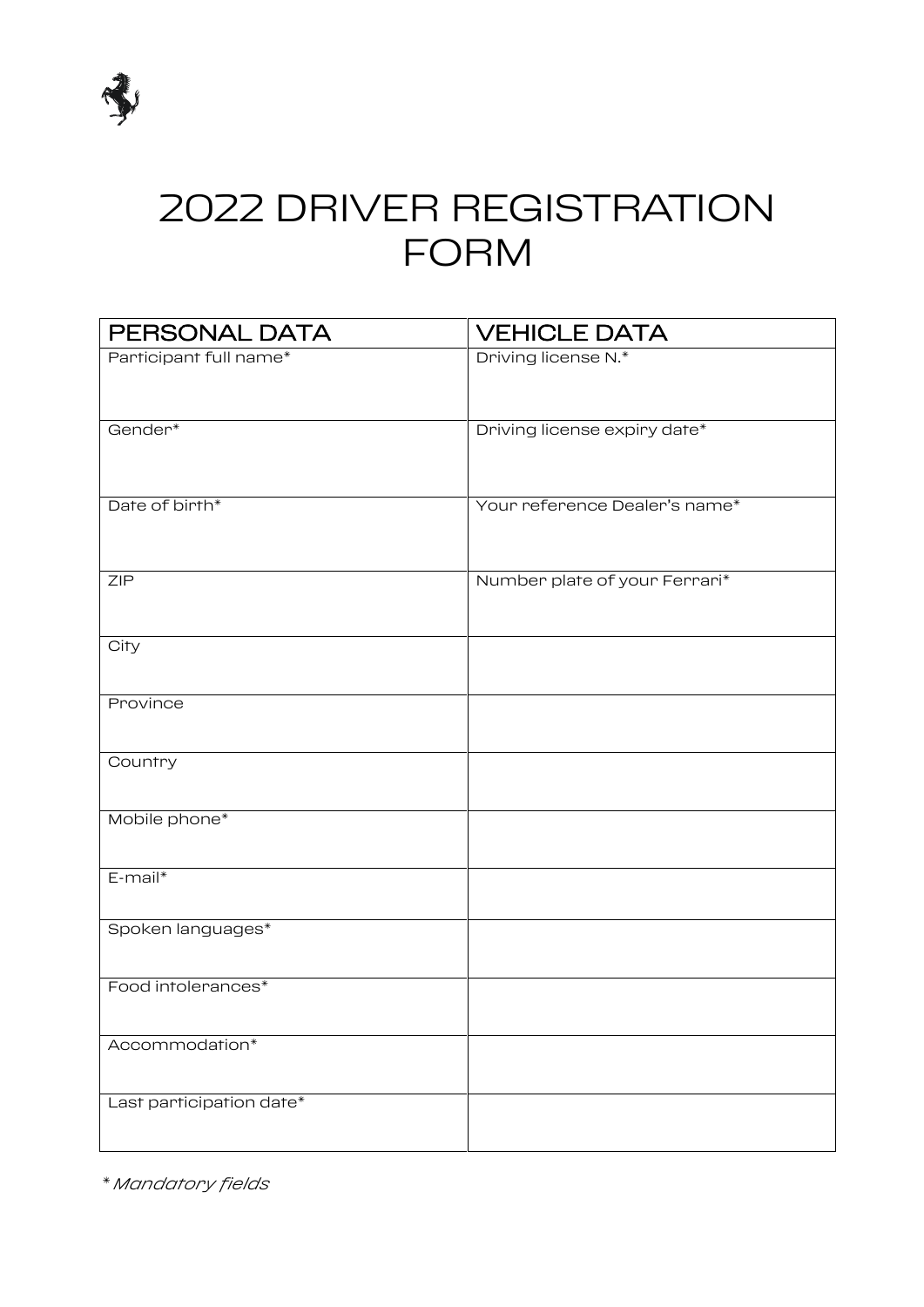

# 2022 GUEST REGISTRATION FORM

| PERSONAL DATA          |  |
|------------------------|--|
| Participant full name* |  |
|                        |  |
| Gender*                |  |
|                        |  |
| Date of birth*         |  |
|                        |  |
|                        |  |
| <b>ZIP</b>             |  |
|                        |  |
| City                   |  |
|                        |  |
| Province               |  |
|                        |  |
| Country                |  |
|                        |  |
| Mobile phone*          |  |
|                        |  |
| E-mail*                |  |
| Spoken languages*      |  |
|                        |  |
| Food intolerances*     |  |
|                        |  |
| Accomodation*          |  |
|                        |  |

*\* Mandatory fields*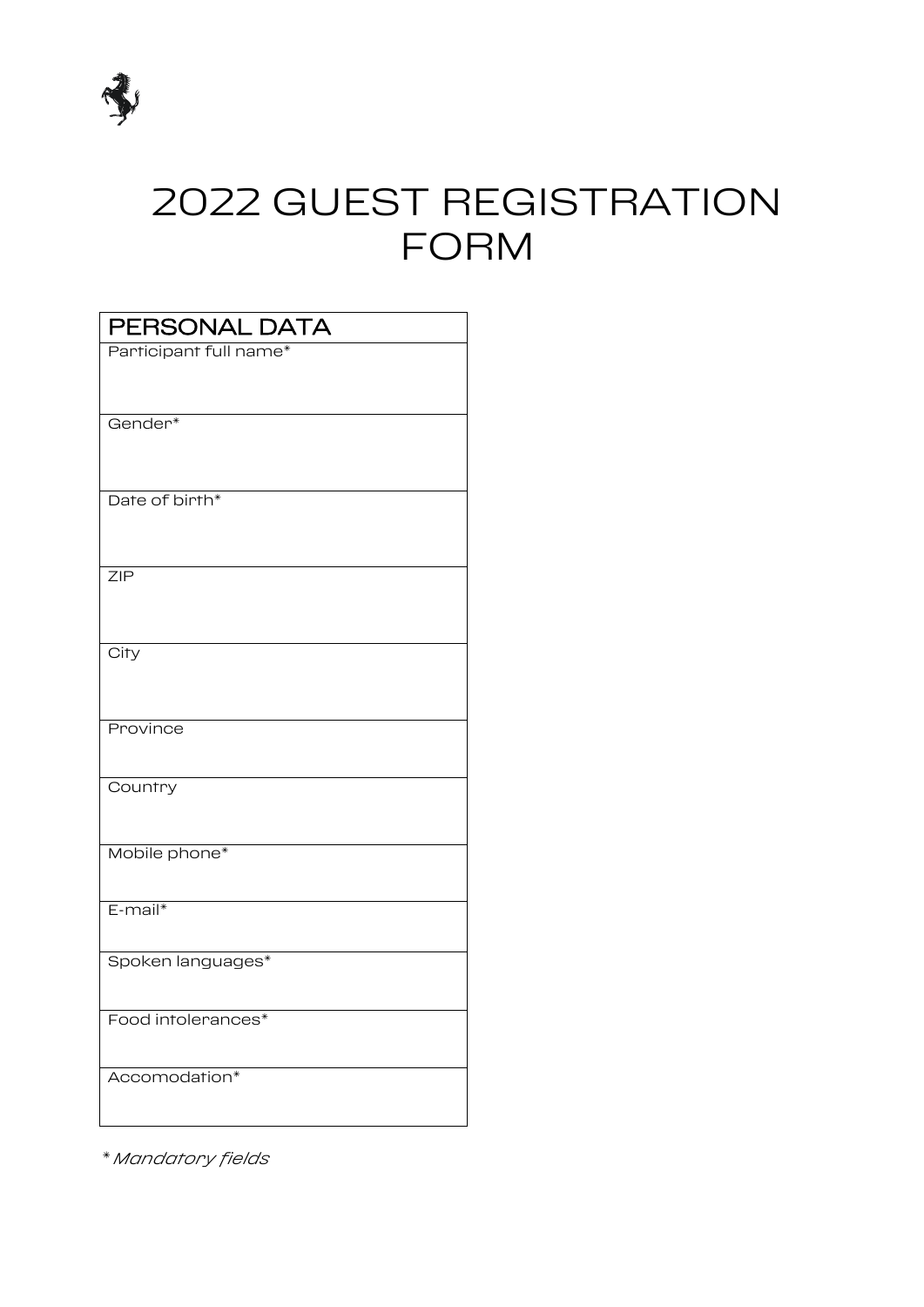

#### RELEASE FOR USE OF PERSONAL IMAGE

The Undersigned, as identified above

by way of this document, I hereby

#### AUTHORIZE

Ferrari S.p.A. (hereinafter, also "Ferrari" or the "Company") to utilize and exploit my picture, both during the initiative and after its termination with reference, direct or indirect, to my own participation in the initiative.

The above with reference, in particular to all situations directly or indirectly connected to participation in the initiative promoted by the Company, such as, for example and not exhaustively, shoots for educational purposes, television shoots, interviews, participation in shows and/or advertising initiatives and/or promotional with commercial partners, sponsors, distributors of Ferrari and /or the Ferrari Group.

The use and exploitation of the image of the undersigned by Ferrari, may occur for any reason, interest or purpose of an educational, advertising, marketing, communication and/or information nature, which Ferrari considers, in its opinion, of direct or indirect need, usefulness or convenience for all the initiatives and activities directly or indirectly aimed at the promotion, marketing and, more in general, the enhancement of the Ferrari image, trademark and products, including other companies of the Ferrari Group, including commercial partner companies, sponsors, distributors of Ferrari and/or the Ferrari Group.

I, the Undersigned, expressly acknowledge that no compensation will be due for the exploitation of my image by Ferrari, other companies of the Ferrari Group, including commercial partner companies, sponsors, distributors of Ferrari and/or the Ferrari Group, as regulated above.

By signing this authorization/release, the Undersigned waives, furthermore, the right to bring up any and all exception and claim to compensation connected with the utilization and/or exploitation of their image by Ferrari and/or other companies of the Ferrari Group, including any commercial partner company, sponsor, distributors of Ferrari and/or the Ferrari Group.

The Undersisnged acknowledges, recognizes and accepts that: (i) the utilization by Ferrari or other companies of the Ferrari Group, including commercial partner companies, sponsors, distributors of Ferrari and/or the Ferrari Group, of their personal images, for the above specified purposes, is directly and exclusively aimed at permitting the development of educational activities for which the gathering of the images is practical and for documenting the course of the event and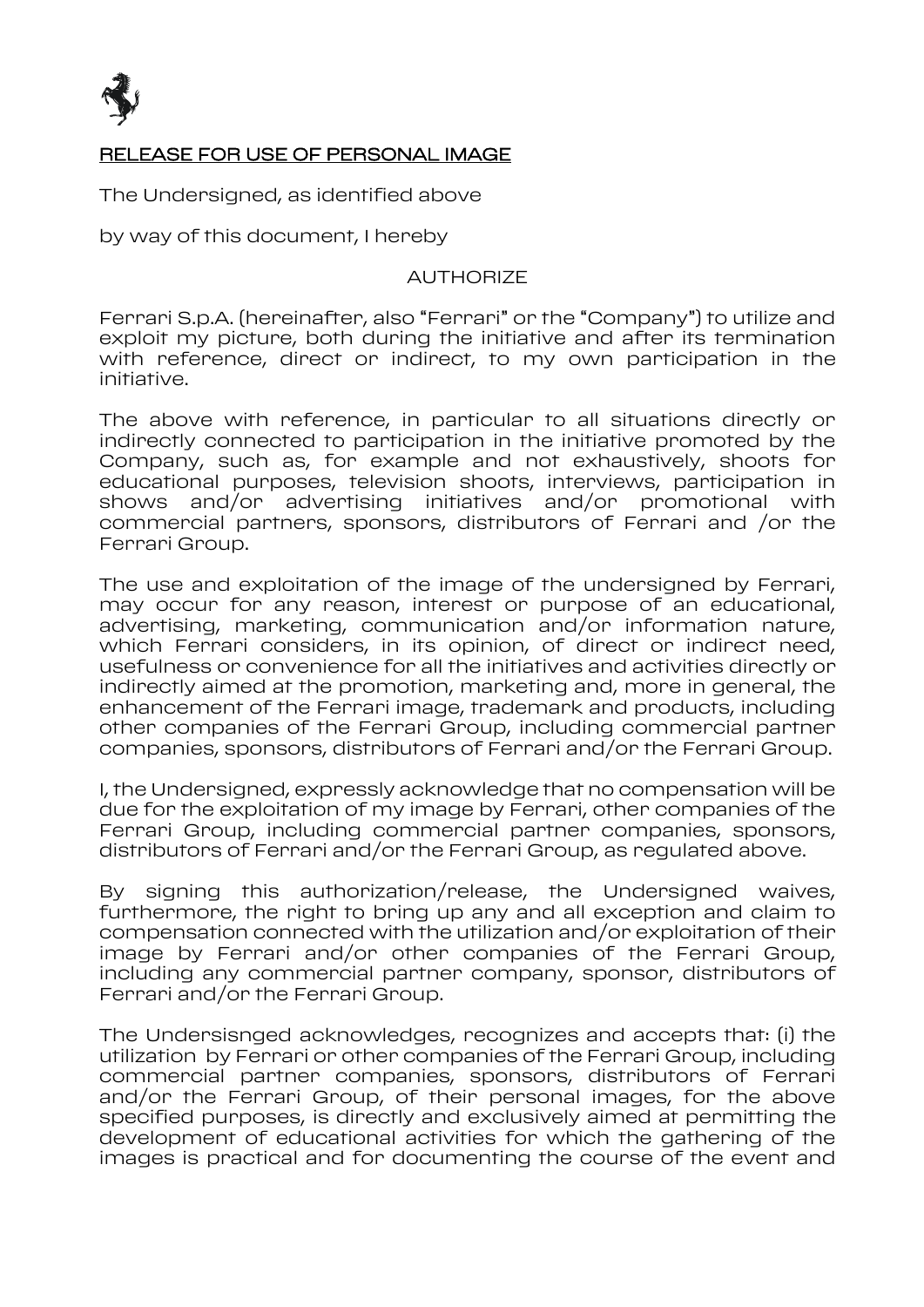

their own participation in the event; (ii) all rights eventually stemming for the use of the personal image of the Undersigned are directly and exclusively connected to the participation in the same.

By signing this release, the Undersigned expressly recognizes the right of Ferrari to use and exploit their image as regulated in this authorization/release, freely giving in this regard their express consent.

It remains understood, in any case, that Ferrari is responsible for using/exploiting the personal image of the Undersigned in competitions, initiatives and under conditions that do not prejudice in any manner the reputation, honour and personal dignity of the Undersigned.

The Undersigned recognizes, in addition, that every right of utilization relative to the images collected in the context of the initiative in question (rights of radio-television and film production and broadcast, rights of transmission and utilization via the internet, rights of "wireless" transmission in general and related technologies, "home video" rights and every additional right to use the images, static or moving, by any means and system of remote broadcast system – current or future – by any land or space technical instrument of transmission and reception – current and future) is the exclusive property of Ferrari.

### Driver

Legible signature …………………………………………………….

Place and date ………………………………….

**Guest** 

Legible signature …………………………………………………….

Place and date ………………………………….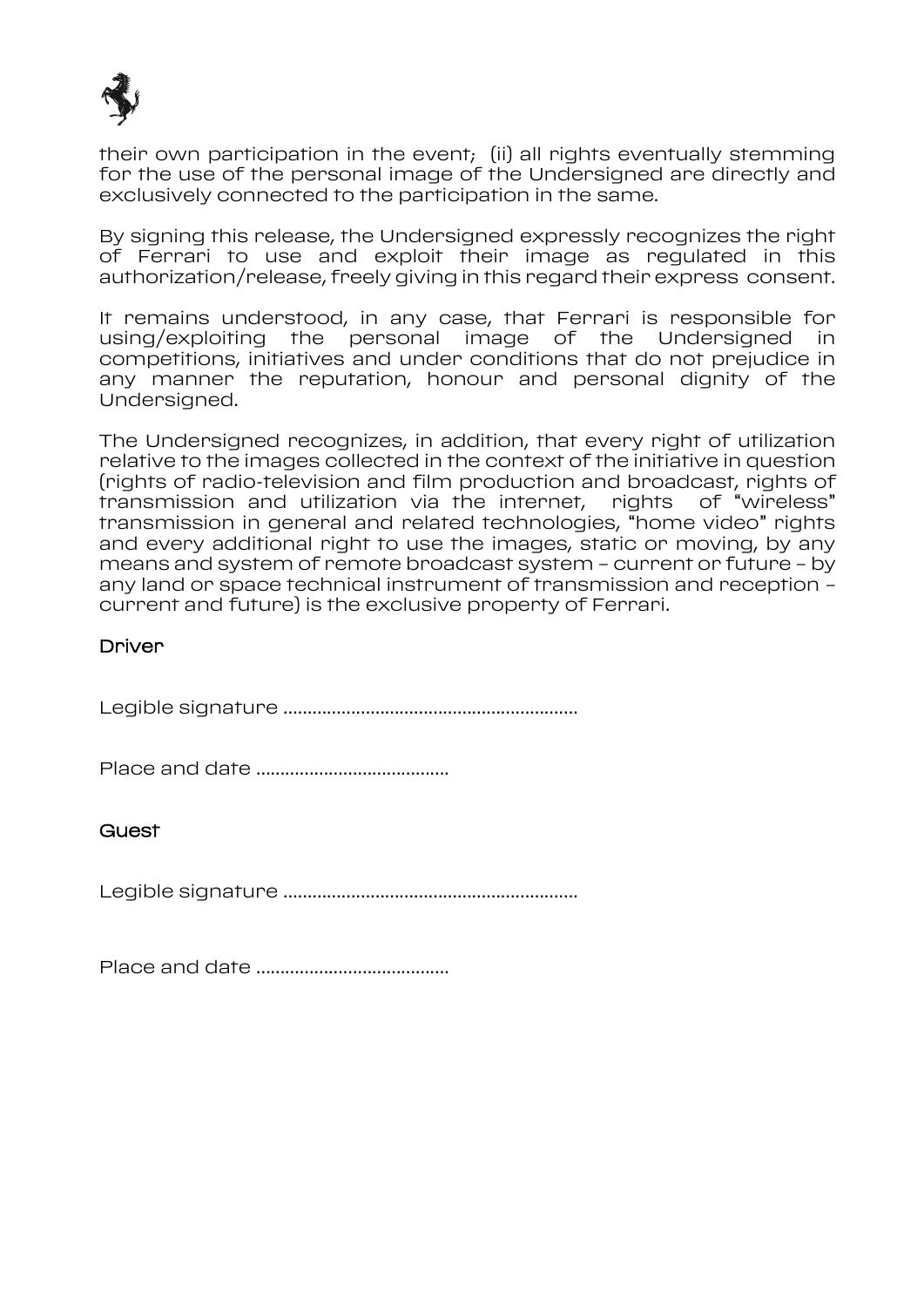

#### PRIVACY NOTICE

In compliance with current legislation on the processing of personal data, as defined by the provisions contained in art. 13 of Regulation (EU) 2016/679 ("GDPR"), please find below a description of the personal data processing activities carried out by Ferrari S.p.A. (hereinafter, "Company").

PURPOSE AND PROCEDURE FOR THE PROCESSING OF PERSONAL DATA The personal data you have provided to the Company, including your images and special categories of personal data (e.g. food allergies and / or intolerances, etc.) ("Data"), will be processed for the following purposes:

- a) allowing you to take part to the program "Corso Pilota", to enjoy the relevant services organized within the program, which also include the tracking of laps and times on the track in order to create the rankings, as well as to provide you with a diploma to certify your participation in the program ("Services");
- b) allowing the Company to perform surveys on customer satisfaction ("Customer Satisfaction") related to the quality of Company goods and services according to the Company legitimate interest;
- c) subject to your express consent, using and disseminate your image to promote the Service and the Ferrari brand on Company websites and social network pages.

For the purposes indicated above, the processing of data will be carried out on suitable machines on paper or electronic support according to logic strictly related to the purposes of the processing and in any case in order to guarantee its security, secrecy and confidentiality.

# LEGAL BASIS FOR DATA PROCESSING

The legal basis of Data processing for the purposes referred to in the letter:

a) and b) is Art.  $6(1)(b)$  of the GDPR i.e. the execution of a service requested by the data subject;

c) is Art. 6 (1) (a) of the GDPR i.e. data subject's consent.

# CONSEQUENCES OF FAILURE TO PROVIDE THE DATA

Submitting the Data is never mandatory. However, not providing the Data will prevent the Company from providing the Service. On the other hand, not providing the optional Data, including your images and special categories of personal data (e.g. food allergies and / or intolerances, etc.), will allow you to access the Service anyway.

RECIPIENTS OF THE DATA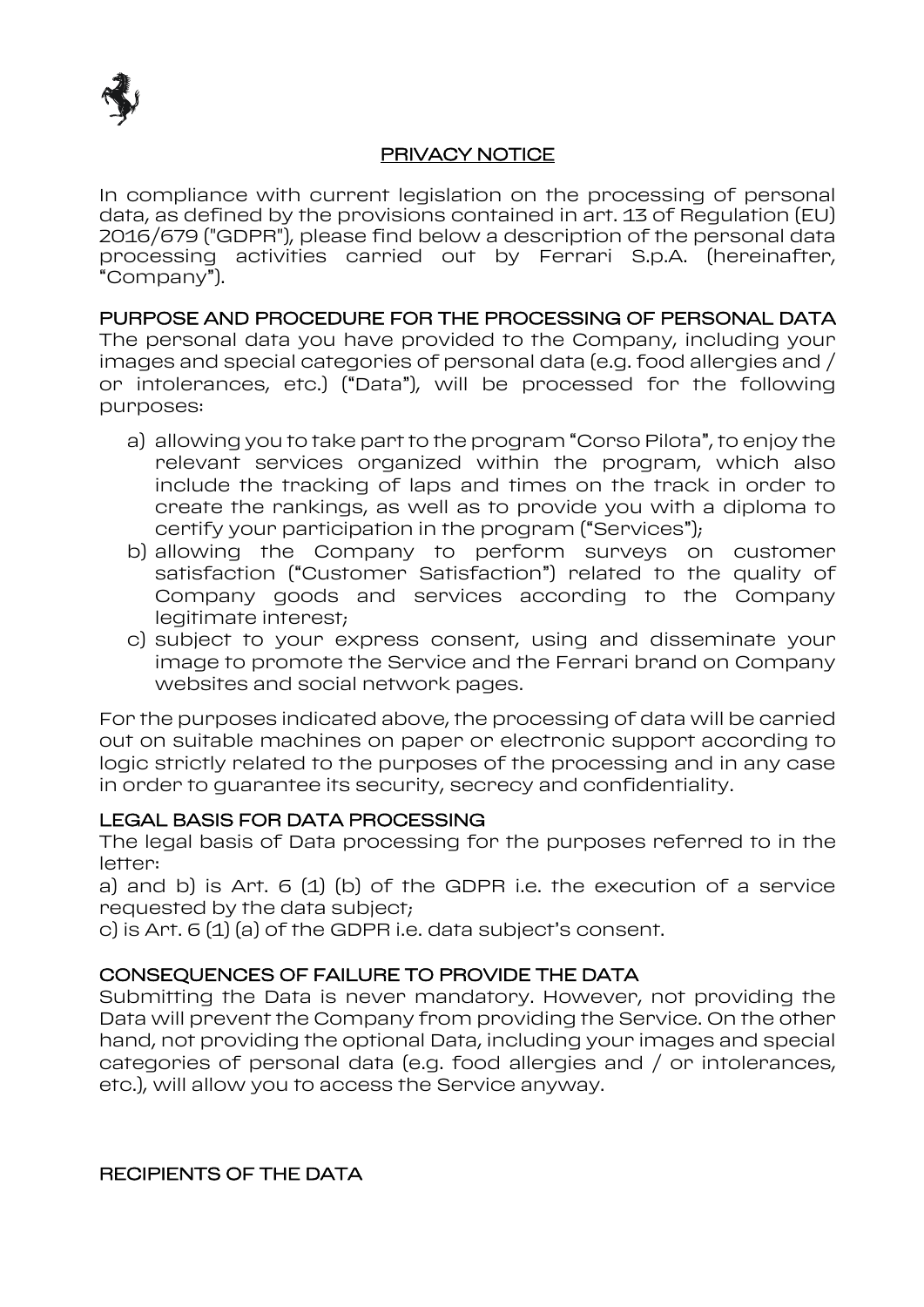

Subject to your express consent, your image will be published on Company websites and social network pages.

The Data may be processed by natural persons and/or legal entities, acting on behalf of the Company and under specific contractual obligations, based in EU Member States or in countries outside the EU.

The Data may be communicated to third parties to comply with legal obligations, to execute Public Authorities orders or to exercise a Company right before judicial authorities.

### DATA TRANSFER OUTSIDE OF THE EUROPEAN ECONOMIC AREA

Within its contractual relations, the Company may transfer the Data in countries outside of the European Economic Area ("EEA"), including store them in databases managed by entities acting on behalf of the Company. Databases management and Data processing are bound to the purposes of the processing and are carried out according to applicable data protection law.

In case the Data are transferred outside of the EEA the Company will use any appropriate contractual measures to guarantee an adequate protection of the Data including – among the others – agreements based on the standard contractual clauses adopted by the EU Commission to rule the transfer of personal data outside of the EEA.

### DATA CONTROLLER AND DATA PROTECTION OFFICER

The Data Controller is Ferrari S.p.A., with registered office in Via Emilia Est, N. 1163, Modena, Italy. You can contact the Data Protection Officer at the email address [privacy@ferrari.com.](mailto:privacy@ferrari.com)

# DATA RETENTION

The Data processed to provide the Service - and special categories of personal data (e.g. food allergies and / or intolerances, etc.) - and the Customer Satisfaction will be kept by the Company for the period deemed strictly necessary to fulfil such purposes and, in any case, no longer than 5 years. Concerning the Data processed for the provision of the Service, the Company may continue to store these Data for a longer period, as may be necessary to protect Company's interests related to potential liability related to the provision of the Service.

Your images may be kept until you withdraw your consent to the use of your images. Once the consent is revoked, the images can no longer be used for these purposes set out in let. c) above.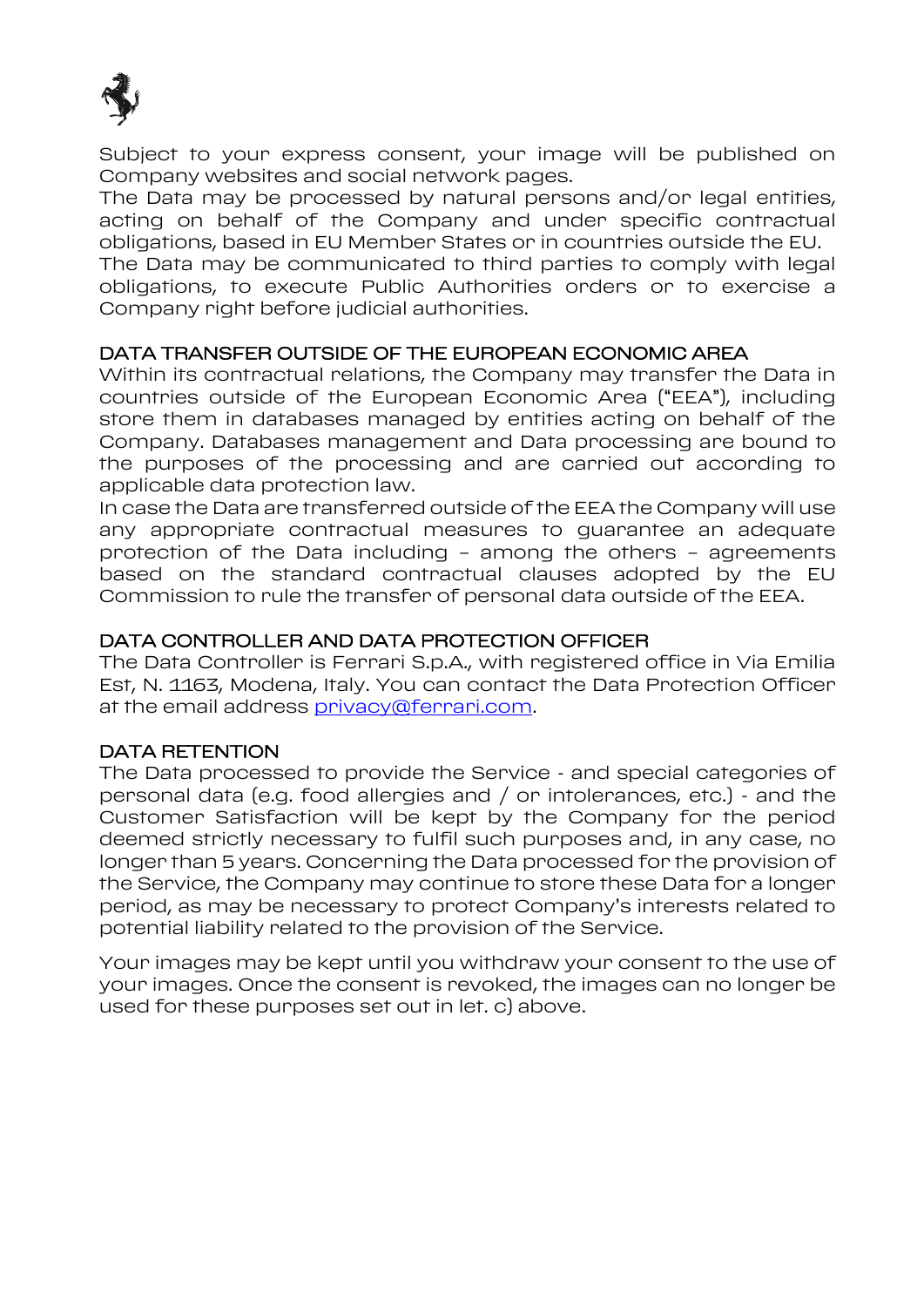

# YOUR RIGHTS

You can exercise the following rights:

- 1. right to access means the right to obtain from the Company whether your Data are being processed and, where applicable, have access to them;
- 2. right to rectification and right to erasure means the right to obtain the rectification of inaccurate and/or incomplete Data, as well as the erasure of Data when the request is legitimate;
- 3. right to restriction of processing means the right to request suspension of the processing when the request is legitimate;
- 4. right to data portability means the right to obtain Data in a structured format, ordinary used and readable, as well as the right to transfer Data to other controllers;
- 5. right to object means the right to object to the processing of Data when the request is legitimate, including when the Data are processed for marketing or profiling, if applicable;
- 6. right to lodge a complaint with a supervisory authority in case of unlawful processing of Data.

You can exercise the abovementioned rights either by writing to Ferrari S.p.A. – Direzione Commerciale e Marketing – Attività Sportive GT, via Abetone Inferiore n. 4. Maranello (MO), Italy or to the email address [privacy@ferrari.com](mailto:privacy@ferrari.com)

# **CONSENT**

After having read and understood the privacy notice

#### **Driver**

I lagree I not agree

to my images being used and disseminated, as stated in point c) of the Privacy Notice.

I lagree I not agree

to my particular categories of personal data relating to food allergies and / or intolerances used by Ferrari S.p.A. for the purposes referred to in point a) of the Privacy Notice.

Legible signature …………………………………………………….

Place and date ………………………………….